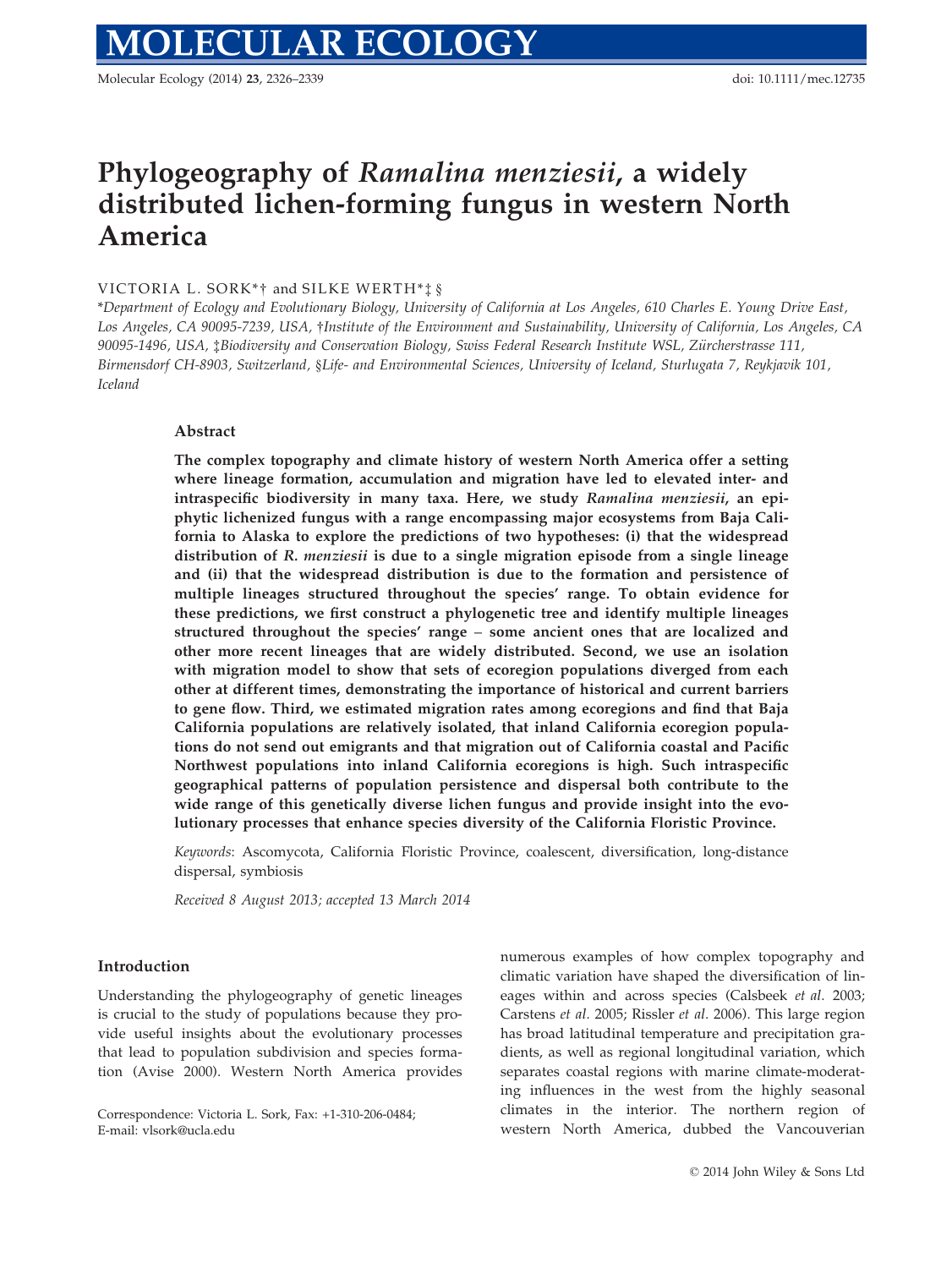Floristic Province (Raven & Axelrod 1978; Thorne 1993), was largely colonized after deglaciation and is characterized by low diversity (Heusser & Igarashi 1994; Soltis et al. 1997; Nielson et al. 2001; Carstens et al. 2005; Gugger et al. 2010). In the north, one might expect the evolutionary histories of species to be dominated by large-scale extinction/expansion cycles created by glaciation with corresponding patterns of migration during warming and cooling periods. The source of biodiversity within genera or within a species may be refugia in local unglaciated patches (Printzen et al. 2003; Carstens et al. 2005; Godbout et al. 2008) or recolonization from southern unglaciated regions (Taberlet et al. 1998; Hewitt 2000, 2004; Petit et al. 2003).

Conversely, in the unglaciated regions south of the Cordilleran ice sheet regions near the California/Oregon border south to northern Baja California known as the California Floristic Province, CFP (Stebbins & Major 1965; Raven & Axelrod 1978), taxa may be expected to be less affected by climatic fluctuations but still structured by topographic barriers, such as the north–south Coast and Sierra Nevada Ranges, and the east–west Transverse Ranges in the south. This topography, which shapes migration patterns before and after genetic bottlenecks created by climate fluctuations, likely contributes to the tremendous biodiversity and high degree of endemism in the CFP (Calsbeek et al. 2003), including more than 5500 native plant species, approximately 40% of which are endemic (Lancaster and Kay 2013). The CFP is recognized as one of the world's hotspots of biodiversity (Mittermeier et al. 2005). In a recent phylogenetic analysis of 16 angiosperm clades of California plant species, Lancaster and Kay (2013) conclude that the high biodiversity of the CFP primarily results from low extinction rates due to favourable climate rather than elevated speciation or immigration rates, although they also point out that the complex topography has shaped lineage diversification. If these processes are shaping species diversity, then they should affect intraspecific diversity where we can also observe the impact on lineage formation and migration patterns.

We investigated these theoretical expectations in the context of the phylogeography of the widely distributed lichen fungus Ramalina menziesii Taylor (Lecanorales, Ramalinaceae), which spans the temperate and boreal zones of the Vancouverian Floristic Province (Raven & Axelrod 1978; Thorne 1993) to the Mediterranean zones of the CFP and the subtropical zone of the Vizcaino desert in Baja California (Rundel 1974). This species intersects six ecoregions (sensu, Omernik 2004), each separated by topographic barriers and climate zones. Along its range, this species experiences several phorophyte (shrub or tree species) shifts across different ecoregions. Numerous studies focus on the

phylogeography of species in the northern part of western North America (e.g. Soltis et al. 1997; Brunsfeld et al. 2001; Printzen et al. 2003; Carstens et al. 2005) and species in the CFP (e.g. Calsbeek et al. 2003; Lapointe & Rissler 2005; Burns & Barhoum 2006; Grivet et al. 2006; Rissler et al. 2006; Chatzimanolis & Caterino 2007). However, a study of a species that spans multiple regions provides a unique opportunity to assess the impact of geographical barriers, climate and ecoregion on the formation and spread of lineages across coastal western North America.

Ramalina menziesii provides a unique opportunity for studying the contributions of dispersal and population persistence because, as a cryptogam (organisms such as algae, mosses, fungi (lichenized or not) and ferns), it disperses via microscopic spores rather than seeds, which might facilitate movement across topographic boundaries. Many cryptogams are distributed across continents, intersecting multiple ecoregions (Brodo et al. 2001; Otte et al. 2005; Medina et al. 2011; Werth 2011). One hypothesis is that spore dispersal should enable these organisms to disperse over long distances and colonize new habitats (Fontaneto 2011). Alternatively, the wide species range could include a patchwork of local lineages that evolved and persisted in separate regions for long periods of time and dispersed when favourable climatic conditions allowed their survival in other regions. As a poikilohydric organism, the lichen requires moisture in the form of frequent fog in coastal sites. Inland sites are characterized by winter rain (Matthes-Sears et al. 1986), morning dew or proximity to water bodies (S. Werth, V. L. Sork, personal observation). These environmental requirements constrain potential locations to sites characterized by fog, through either advection fog caused by the movement of subtropical high-pressure centres resulting in transport and upwelling of cold currents adjacent to coastal Baja California or California, or fog in inland areas that is created by the assembly of cold air moving downwards from mountain regions and rising warm air masses in valleys. Thus, dry climate can be as much of a barrier to this species as mountain ranges. Taken together, these barriers may have isolated populations but not jeopardized local survival.

This study will explore the predictions of two key hypotheses: (i) that the widespread distribution of R. menziesii is due to a single migration episode from a single lineage and (ii) that the widespread distribution is due to the formation and persistence of multiple lineages structured throughout the species' range. To obtain evidence for these predictions, we have three specific objectives based on four low copy nuclear genes. First, we will construct a phylogenetic tree to identify unique clades and determine whether there is a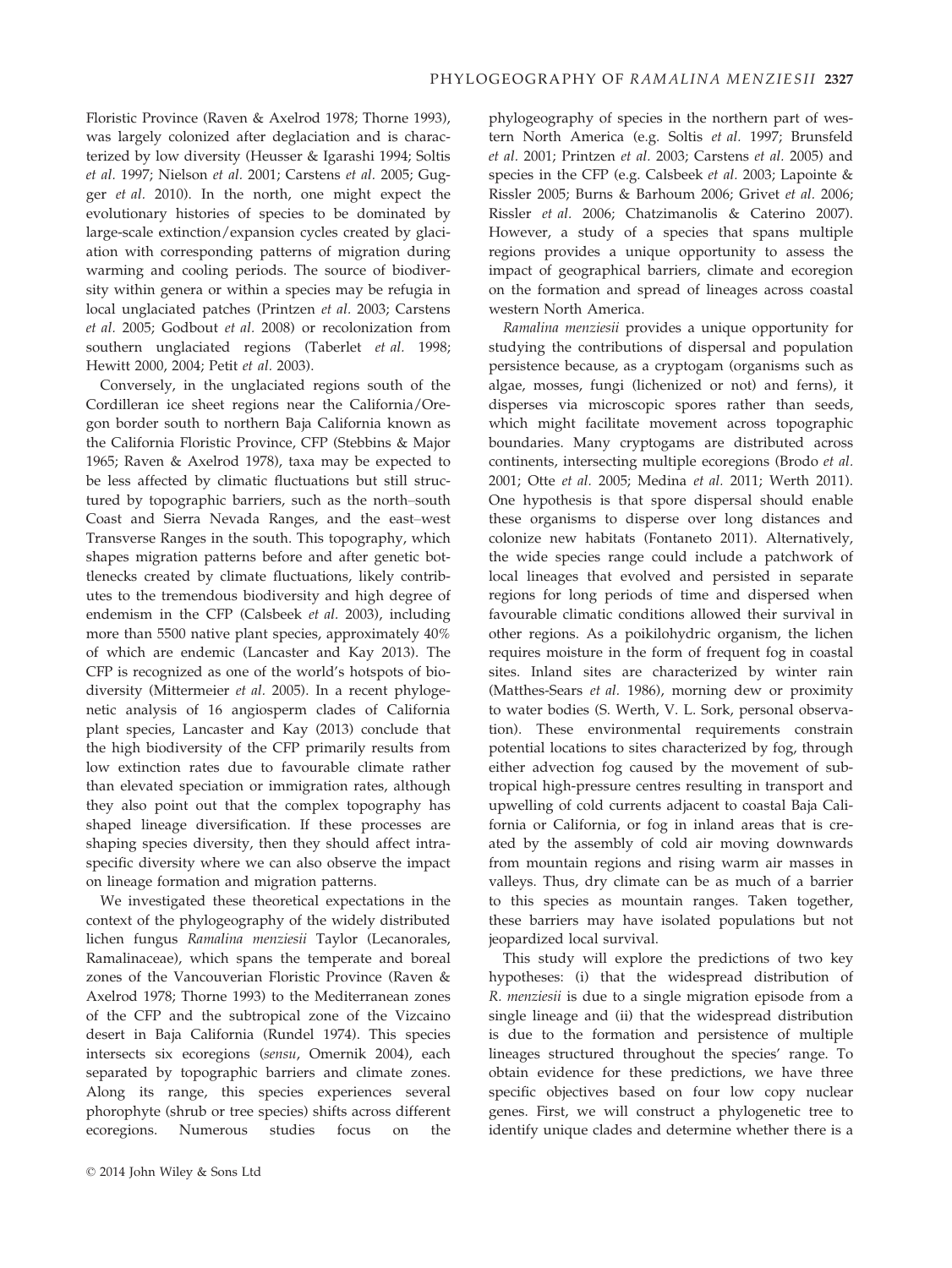single widely distributed lineage, or multiple lineages structured throughout the species' range. We will also assess the extent to which four-locus genotypes are restricted to single ecoregions or distributed across ecoregions. Second, we will test whether ecoregion populations diverged from each other at different times. Understanding the timing of divergence between ecoregions will provide support for the importance of historical and current barriers to gene flow. Third, we will estimate migration rates among ecoregions. If the widespread distribution of the species and spatial patterns of genetic diversity are shaped by extensive gene flow, then we should find evidence of this gene flow among ecoregions. Our data provide a unique case study of how lineage formation and migration have shaped geographical patterns of genetic diversity in a species that is capable of both extensive dispersal and population persistence, processes that ultimately led to the evolution of biodiversity hotspots in western North America.

## Methods

## Study species

Ramalina menziesii is a haploid lichen-forming ascomycete, which forms a mutualistic symbiosis with a ubiquitous lichen photobiont, the green algae Trebouxia decolorans Ahmadjian (Werth & Sork 2008, 2010) and a species closely related to T. jamesii (Hildreth & Ahmadjian) Gärtner (Werth and Sork, in review). Ramalina menziesii is a predominantly sexual fungus (Werth & Sork 2008). In the fruiting bodies of the lichen, fungal spores form and then disperse, germinate and become lichenized if they encounter a compatible photobiont (Scheidegger & Werth 2009; Werth & Sork 2010). Ramalina menziesii is obligately associated with woody plant species (phorophytes) with a tendency towards certain species within local environments.

Ramalina menziesii is a common epiphyte in coastal western North America, ranging from Baja California in Mexico to southeastern Alaska (Rundel 1974), as indicated by our sampling localities (Fig. 1). Along its range, the species experiences several phorophyte shifts.

## Study area and sampling design

The study area covers the entire range of R. menziesii from Baja California to Alaska (Fig. 1; Supporting Information Table S1A). We sampled 110 localities and collected one thallus of R. menziesii from 3 to 5 trees per locality, resulting in 509 samples. Multiple samples  $(n = 72)$  were collected from the UC Santa Barbara Sedgwick Reserve in southern California in a previous study (Werth & Sork 2008), but for the present analyses, we included only five randomly selected samples.

The localities were distributed among six ecoregions, which are defined by climate, physical landscape features and vegetation: (i) the Baja California inland (BI) region classified as subtropical desert; (ii) the Baja California coastal (BC) region that was characterized by coastal Mediterranean chaparral vegetation; (iii) the California coastal (CC) region consisting of Mediterranean coastal woodlands and chaparral sites situated west of the Coast Ranges, north of Baja California; (iv) the southern California inland region (CS) that included Mediterranean oak savannas in the foothills on the inland side of the Coast Ranges, the Central Valley and the southern foothills of the Sierra Nevada; (v) the northern California inland region (CN) that included northern oak woodlands, oak savannah and Douglas-fir (Pseudotsuga menziesii (Mirb.) Franco (Pinaceae)), forests on the inland side of the northern Coast Ranges, the northern part of the Central Valley and the northern foothills of the Sierra Nevada; and (vi) the Pacific Northwest (PN) region, a region that was partially glaciated during the last glacial period and consists of interior temperate broad-leaved forests and coastal temperate coniferous forests. To simplify analyses, we pooled haplotypes from the coastal ecosystems of the Pacific Northwest and the inland region of Oregon into one ecoregion (once preliminary analysis revealed that haplotypes within these two regions showed no genetic differentiation and extensive haplotype intermixing). In addition, we split the inland California ecoregions using climatic criteria when preliminary analyses revealed separate lineages in each region that hampered our ability to estimate divergence and migration among subpopulations with the combined data.

#### Laboratory procedures

We sequenced four unlinked, low copy nuclear genes:  $\beta$ -tubulin (bet), elongation factor 1- $\alpha$  (efa), glyceraldehyde 3-phosphate dehydrogenase (gpd) and an unidentified locus similar to glycine dehydrogenase (e-score  $5 \times 10$ –117, uid, Werth & Sork 2008). These markers were available through other fungal genetic studies (uid, Carbone & Kohn 1999; gpd, efa, Johannesson et al. 2000; bet, Myllys et al. 2002). DNA extraction, PCR and sequencing conditions followed the methods given in Werth & Sork (2008). A few samples from desert sites of the Baja California Peninsula did not amplify with the primer set used for  $\beta$ -tubulin by Werth & Sork (2008). To sequence these samples, two new forward primers were developed, BT3-SW1.F (sequence 5'-GCG YAT GAA CGT CTA CTT CA-3') and BT3-SW2.F (sequence 5'-TGA ACG TCT ACT TCA ATG AG-3',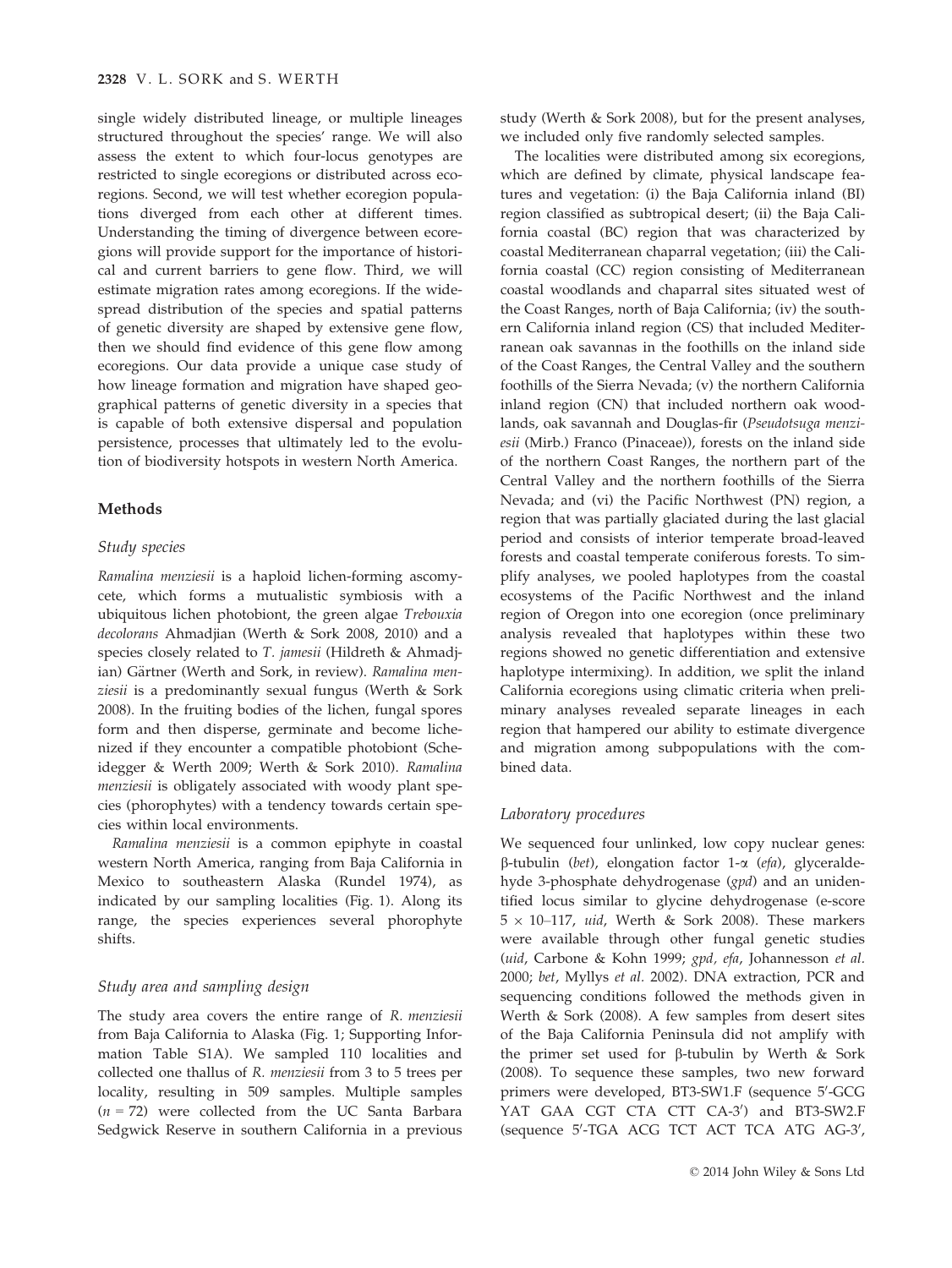## PHYLOGEOGRAPHY OF RAMALINA MENZIESII 2329



Fig. 1 Map of collection sites of Ramalina menziesii in western North America. Collection sites are colour-coded by ecoregion, as defined by habitat type and topographic barriers. Map source: Google Earth. BI = Baja California inland fog desert (green); BC = Baja California coastal chaparral (orange); CS = California southern inland ecoregion (red); CN = California northern inland ecoregion (purple); CC = California coast (yellow); PN = Pacific Northwest (blue). Map source: Google Earth.

amplicon 1 bp longer than when using Bt3-LM forward primer by Myllys et al. 2002). Together with the reverse primer Bt10-LM (Myllys et al. 2002), these primers produced a single product at annealing temperatures between 50 and 53 °C.

## DNA sequence analysis

DNA sequences were edited and aligned with MEGA version 4.0 (Tamura et al. 2007). The sequences of the haploid fungus did not require phasing. Haplotype maps and GenBank accessions are given in Supporting Information Table S2. As an outgroup taxon, we used the closely related R. sonorensis collected in site BA11 (Table S2).

We used the Perl script IMgc to generate the longest nonrecombining block of DNA sequence for each locus while retaining the maximum sequence length obtainable without dropping individuals (Woerner et al. 2007).

This removal was necessary for our coalescent analyses that assumed no recombination. For all analyses, we use the largest nonrecombining block of sequence.

# Background information on genetic diversity and structure

As background information on subpopulations associated with each ecoregion, we calculated measures of genetic diversity and tested for selective neutrality and population size changes for the following measures using DnaSP version 4.50 (Rozas et al. 2003): number of polymorphic sites (s), nucleotide diversity  $(\pi)$ , number of haplotypes (H), haplotype diversity (Hd), Tajima's (1989a,b), and Fu's  $F_S$  (1997). For each locus, significance of  $F_S$  and  $D$  was assessed for the six ecoregions in DnaSP with 1000 coalescent simulations; P-values were adjusted for multiple testing by controlling the false discovery rate (Benjamini & Hochberg 1995).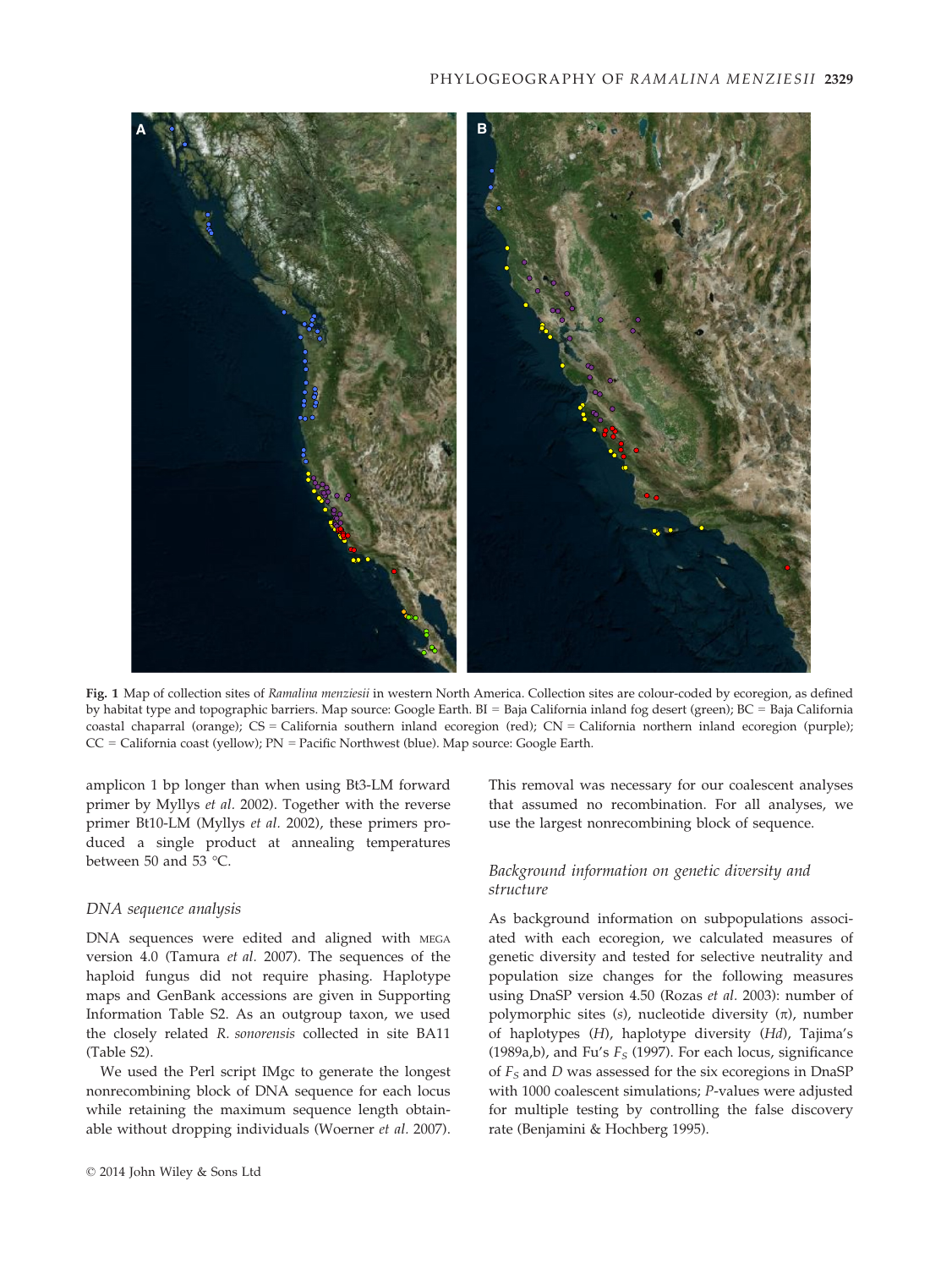The distribution of genetic variation within and between populations of R. menziesii across the six ecoregions was assessed using analysis of molecular variance (AMOVA) in GENALEX version 6 (Peakall & Smouse 2006). We excluded four populations that contained only one sample.

Using the longest nonrecombining block of DNA sequence for each locus, we conducted Bayesian analysis of population structure using BAPS version 6.0 (Corander et al. 2003, 2004) with a codon model for the sequence data in mixture analysis to define groups of individuals. Several runs were performed with varying upper number of clusters, up to  $K = 40$ . For the partition of the data with the highest log likelihood  $(K = 8)$ , the partitioning of the data was plotted in GENGIS version 2.2.0 (Parks et al. 2013). Admixed individuals were assigned to a given cluster if their probability of belonging to a group was  $\geq 0.8$ .

#### Genetic lineages

To identify genetic lineages of R. menziesii, we estimated Bayesian Markov Chain Monte Carlo (MCMC) trees as implemented in the software BEAST. To reduce the run time, we resampled all ecoregions to 50 individuals prior to analyses. We used a coalescent prior assuming constant population size. Based on results from MRMODELTEST (Nylander 2004), we used the general time reversible (GTR) substitution model (Tavaré 1986) for the genes bet and efa and the HKY substitution model (Hasegawa et al. 1985) for gpd and uid. Three runs of 20 <sup>M</sup> generations sampling trees every 1000 generations with a burn-in of 10% were combined into a single tree, which was generated using unlinked tree topologies among loci. A maximum clade credibility tree was computed based on 54 000 trees with TREEAN-NOTATOR version 1.7.5 (Rambaut & Drummond 2007). Effective sample sizes >100 for all parameters, calculated with TRACER version 1.4.1 (Rambaut & Drummond 2007), indicated that runs had converged. R. sonorensis was the outgroup for the tree, which was drawn in FIG-TREE version 1.2 (Rambout 2008, available from http:// tree.bio.ed.ac.uk/software/figtree/).

To describe the haplotype networks of each locus, we created median-joining haplotype networks using NETWORK version 4.51 (Bandelt et al. 1999) and visually assessed haplotype distribution among ecoregions.

# Divergence among ecoregions and patterns of migration

To assess divergence times and migration among ecoregions, we applied the isolation with migration model (Nielsen & Wakeley 2001) as implemented in IMa2 (Hey

2010). We chose this widely used program for estimating divergence times and levels of gene flow between recently diverged populations because it provides robust estimates of molecular demographic parameters as long as nonrecombined sequences are used (Strasburg & Rieseberg 2010). Individuals with missing loci (~10%) were excluded from the analyses, resulting in 462 individuals with data for all loci. Due to the lack of convergence of runs comparing more than two populations at a time, we tested pairwise comparisons of an ecoregion of interest versus the remaining (pooled) ecoregions (using the example of Strasburg & Rieseberg 2010). To estimate divergence time while minimizing parameters, we ran the model assuming no migration with three pairwise comparisons, recognizing that divergence times may be underestimated (Leaché et al. 2014). The Early Divergence model contrasted the pooled ecoregions of Baja California (BI, BC) with all remaining ecoregions (CC, CS, CN, PN). The Mid-divergence model contrasted the pooled inland ecoregions of California (CS, CN) with the pooled coastal ecoregions of California and the Pacific Northwest (CC, PN). The Late Divergence model contrasted the pooled unglaciated ecoregions of California (CC, CS and CN) with a largely glaciated region, the Pacific Northwest. After a burn-in phase of at least  $2.9 \times 10^6$ (range 2.9  $\times$  10<sup>6</sup> to 8.4  $\times$  10<sup>6</sup>) with priors obtained from preliminary runs ( $m = 10$ ,  $q = 10$ ,  $t = 20$ ), a total of 300 000 trees were generated to sample the posterior distribution in multiple shorter (30 000 trees) runs, which were combined in an L-mode run to estimate parameters. Divergence time was converted into chronological time units based on substitution rates of nuclear genes reported for lichen-forming fungi in the family Parmeliaceae:  $\beta$ -tubulin (0.83  $\times$  10<sup>-9</sup> substitutions per site per year) (Leavitt et al. 2012b), RPB2  $(1.391 \times 10^{-9})$  (Leavitt *et al.* 2012b) and MCM7  $(1.649 \times 10^{-9})$  (Leavitt *et al.* 2012a). To provide estimates for low, medium and high mutation rates, respectively, we multiplied these rates with the number of sites (bet,  $n = 810$ , gpd,  $n = 428$ , efa  $n = 109$ , uid,  $n = 354$ ) to calculate a mutation rate per locus, and then calculated the geometric mean across these rates. Thus, the scaled mutation rate estimates  $\mu$ were 2.82  $\times$  10<sup>-7</sup> (low mutation rate), 4.73  $\times$  10<sup>-7</sup> (medium) and  $5.61 \times 10^{-7}$  (high). Divergence time was converted to chronological time units using the methods described by Hey (2007, 2010). We used 5 years as a generation time for R. menziesii, given that it is likely to be in the range of 2–10 years. If generation time is longer than 5 years, the population size estimates may be smaller, but this parameter was used only to examine relative order of magnitude. To estimate bidirectional gene flow among ecoregions, we used the same set of three pairwise comparisons and the same model parameters in IMa2, but now included migration in the models. We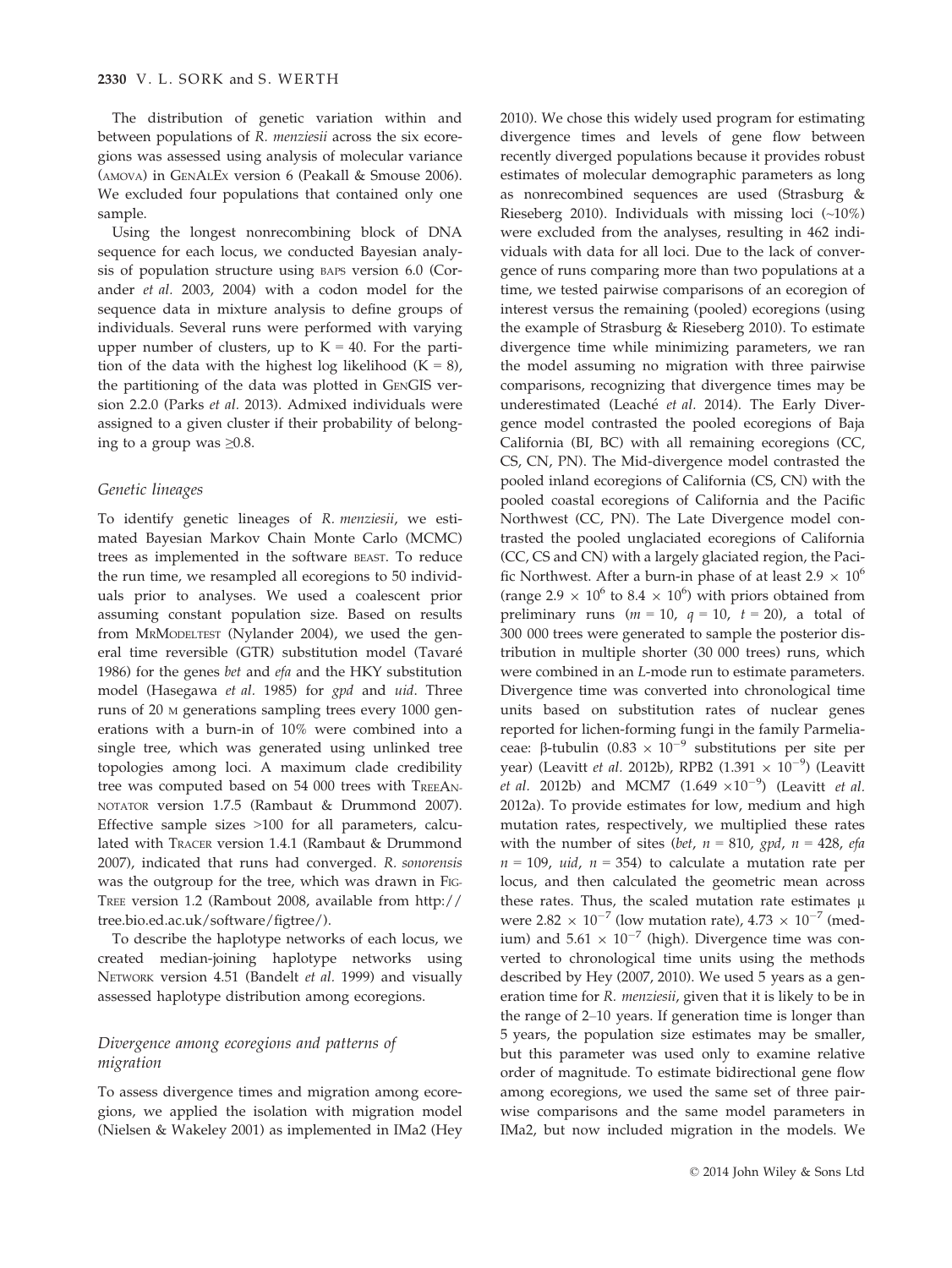then inferred migration rate (M), scaled population size  $(\theta)$  and divergence time with three pairwise comparisons.

## Results

# Background information on genetic diversity and structure

Our alignments included 810 bp from bet, 499 bp from efa, 586 bp from gpd and 789 bp from uid, for a total of 2684 bp (Table S2A–D). Before removing recombined sections of the loci, the raw data included 79 haplotypes in efa, 72 in uid, 31 in gpd and 22 in bet (Table S2A–D), yielding a total of 264 four-locus genotypes. However, for our analysis, we considered only the largest nonrecombining block of sequence for each locus, which resulted in 16 haplotypes in bet, 21 in uid and gpd and 17 in efa and a total of 98 four-locus genotypes. Each ecoregion had unique haplotypes and all ecoregions shared haplotypes except the two Baja California regions (Fig. S1).

Overall, the diversity measures based on the largest nonrecombining block of DNA sequence indicate that CC and CS ecoregions have the highest values of nucleotide and haplotype diversity across ecoregions, with PN also high (see Table S3). Sample sizes across ecoregions varied from 18 to 125 individuals. For the ecoregion BI, the significantly negative Tajima's D at one locus and the significantly negative  $F<sub>S</sub>$  at another locus indicate a possibility that these regions have experienced demographic expansion or purifying selection at those loci. However, none of the other ecoregions had unusual values of Tajima's  $D$  or  $F_S$  (Table S3) so we take these comparisons lightly.

The AMOVA revealed substantial structure among ecoregions ( $\Phi_{RT}$  = 0.270), among sites within ecoregions  $(\Phi_{SR} = 0.252)$  and among sites across the entire range  $(\Phi_{ST} = 0.454)$  (Table 1A). The BAPS mixture analysis revealed eight genetic clusters (Table 1B) and all but eight individuals (<2%) were 100% assigned to one specific cluster. Some ecoregions had only one unique cluster (BI, BC), while the other ecoregions were comprised of individuals derived from multiple genetic clusters.

#### Genetic lineages

The Bayesian coalescent tree (Fig. 2A) based on DNA sequence data illustrates multiple unique clades suggestive of multiple diversification events. The tree suggests the most basal split within R. menziesii separates a clade now found only in the southern California inland ecoregion from all other individuals. The next branching within R. menziesii separates the remaining US and Canadian individuals from the Baja California individuals. Within the Baja California clade, there are two Table 1 Analysis of genetic structure of Ramalina menziesii sampled across six ecoregions, based on four fungal low copy nuclear loci

| Source                                                       | d.f.     | SS                     | <b>MS</b>      | Var.           | %              |           |
|--------------------------------------------------------------|----------|------------------------|----------------|----------------|----------------|-----------|
| A. Summary of hierarchical AMOVA results                     |          |                        |                |                |                |           |
| Among ecoregions                                             | 5        | 171.638                | 34.328         | 0.459          | 27             |           |
| Among sites within<br>ecoregion                              | 97       | 224.775                | 2.317          | 0.312          | 18             |           |
| Within sites                                                 |          | 357                    | 331.231        | 0.928          | 0.928          | 55        |
| Total                                                        |          | 459                    | 727.643        |                | 1.699          | 100       |
| Φ-statistics                                                 |          |                        |                |                |                |           |
| Among regions                                                |          | $\Phi_{RT} = 0.270***$ |                |                |                |           |
| Among sites                                                  |          | $\Phi_{SR} = 0.252***$ |                |                |                |           |
| within regions                                               |          |                        |                |                |                |           |
| Among sites                                                  |          | $\Phi_{ST} = 0.454***$ |                |                |                |           |
| relative to the total                                        |          |                        |                |                |                |           |
| Ecoregions                                                   | BI       | BC.                    | C <sub>S</sub> | CN             | CC.            | <b>PN</b> |
| B. Summary of genetic clusters based on assignments via BAPS |          |                        |                |                |                |           |
| Cluster 1                                                    | 0        | $\Omega$               | 3              | 20             | $\Omega$       | $\theta$  |
| Cluster <sub>2</sub>                                         | $\Omega$ | $\Omega$               | $\Omega$       | $\Omega$       | 23             | 48        |
| Cluster 3                                                    | 0        | $\Omega$               | 27             | 69             | 29             | 19        |
| Cluster 4                                                    | $\Omega$ | $\Omega$               | $\mathbf{1}$   | 6              | 37             | 46        |
| Cluster 5                                                    | 0        | $\Omega$               | 22             | 3              | $\overline{2}$ | $\Omega$  |
| Cluster 6                                                    | 0        | $\Omega$               | 5              | $\overline{4}$ | 19             | 19        |
| Cluster 7                                                    | 41       | $\Omega$               | 0              | $\Omega$       | $\Omega$       | $\Omega$  |
| Cluster 8                                                    | $\Omega$ | 18                     | $\Omega$       | $\Omega$       | 0              | $\Omega$  |
|                                                              |          |                        |                |                |                |           |

\*\*\*,  $P < 0.001$ .

well-supported clades that align with the Baja California inland and Baja California coastal chaparral ecoregions. In addition, the tree includes a shallow set of haplotypes that were extremely widespread from California to Alaska (Fig. 2). Nested within one of these groups of haplotypes is a well-supported subclade endemic to the northern CA ecoregion, which is geographically restricted (Fig. 2).

The median-joining haplotype networks illustrate a distinct clustering of unique haplotypes for ecoregions BI, BC and CS (Fig. 3A–D). Across all loci, BI samples were represented as a unique clade. Also, samples from BC and BI locations each exhibited separate clades for three of the loci. Notably, haplotypes found in CC and PN were widespread and the networks exhibited a star-like topology for these geographical regions (e.g. Fig. 3C, uid).

## Divergence times

Results from IMa2 yielded estimates of divergence times that indicate that populations within some of the ecoregions diverged at distinct times over a long time interval. The analyses yielded a consistent rank order in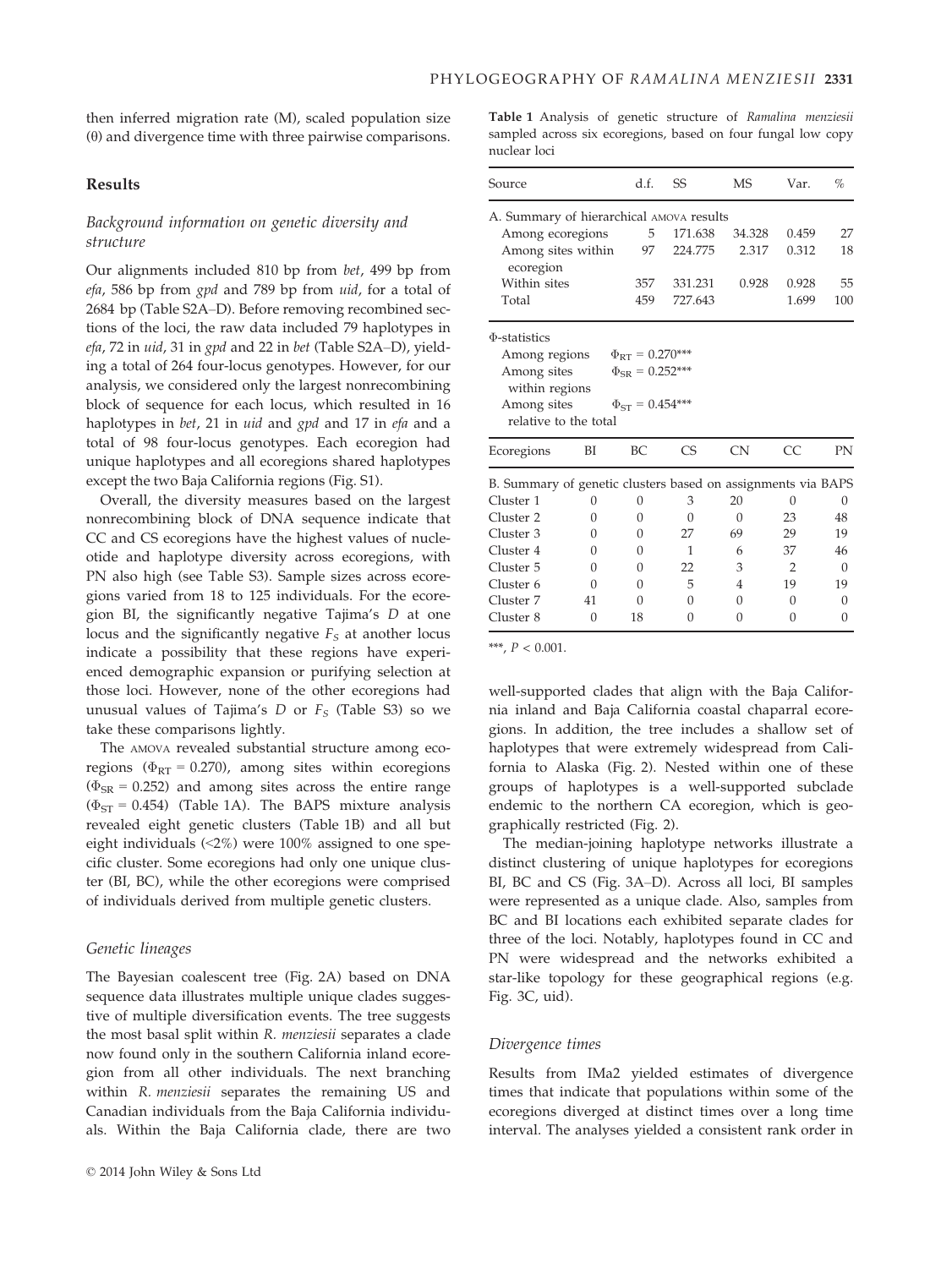

Fig. 2 Maximum clade credibility coalescent tree of Ramalina menziesii, based on data of fungal ß-tubulin, elongation factor 1-a, glyceraldehyde 3-phosphate dehydrogenase and an unidentified locus closely resembling glycine dehydrogenase. The line weight is proportional to the posterior probability of nodes.

divergence among ecoregions (Fig. 4): the two Baja California ecoregions diverged a long time ago from the rest of the ecoregion populations (Early Divergence); the divergence between the inland California ecoregions and the coastal and PN ecoregions was more recent (Mid-divergence); and the PN ecoregion was the youngest divergence (Late Divergence). With the assumption of medium mutation rate that gives a conservative



Fig. 4 Probability of divergence time estimates in the lichenforming fungus Ramalina menziesii as quantified from IMa2 models, calculated assuming no migration. Time was converted into chronological time units by division with the 'medium' mutation rate,  $4.731 \times 10^{-7}$ . Early Divergence represents Baja California versus all other ecoregions (BI & BC versus CS, CC, CN & PN). Mid-divergence represents California inland ecoregions versus coastal ecoregions (CS & CN versus CC & PN). Late Divergence represents California unglaciated ecoregions versus glaciated ecoregion (CS, CC & CN versus PN).

estimate of divergence, our findings for Early Divergence indicated that the ecoregions BC and BI had remained isolated from ecoregions further north on the order of 1.2 Million years ago (Ma) (Fig. 4, Table S4). Our comparison of the pooled inland California regions versus the pooled California coast and Pacific Northwest regions results conservatively in an estimated divergence time of 148 000 years ago (Table S4). The most recent divergence times were estimated for the Pacific Northwest and the pooled California ecoregions



Fig. 3 Median-joining haplotype networks are presented separately for four fungal nuclear low copy genes. The size of pie charts (haplotypes) is proportional to the number of samples containing this haplotype. Dots indicate the location of median vectors.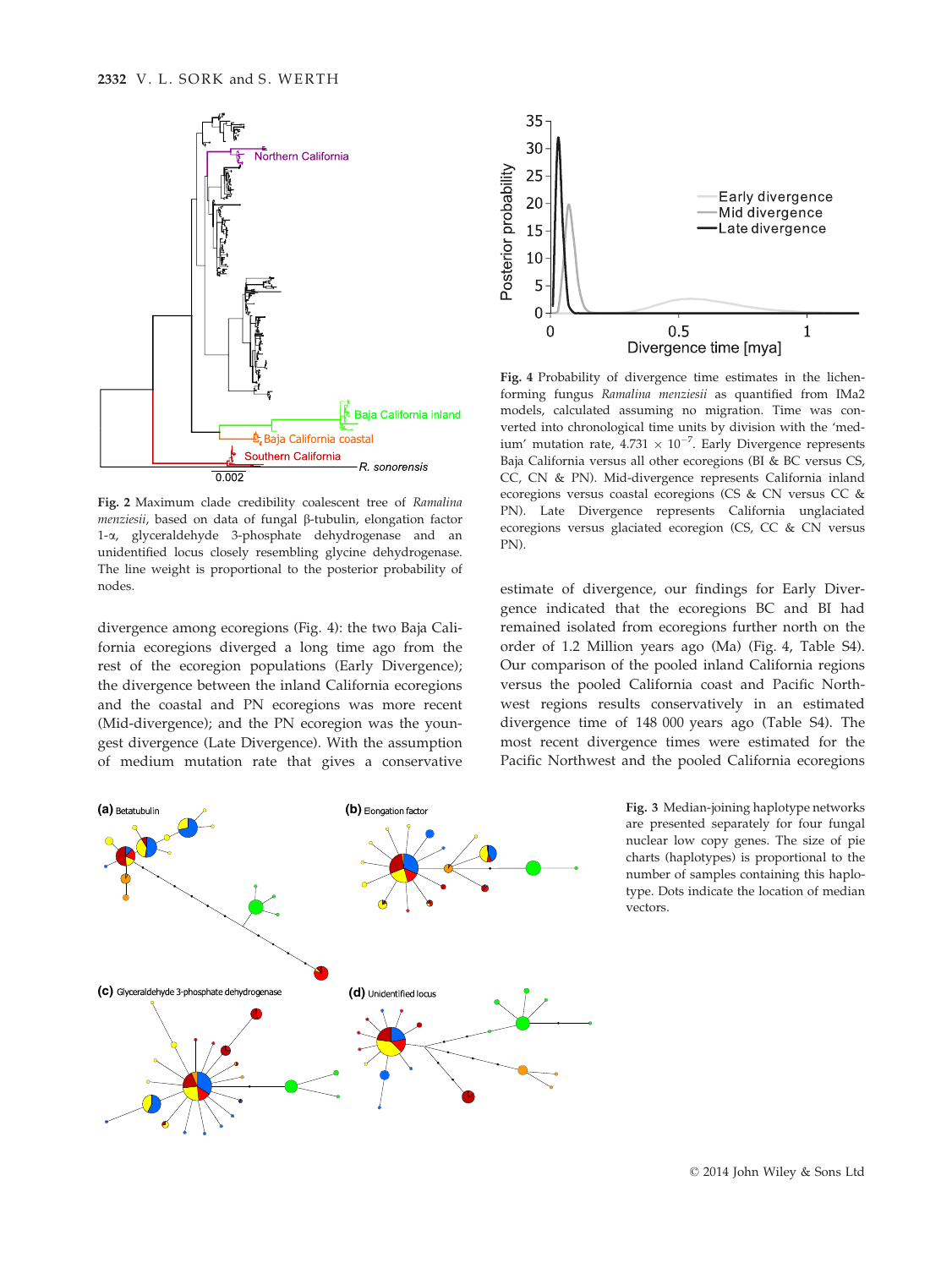(Late Divergence, Table S4) and yield minimum mean estimates of divergence time of at least 63 000 years ago. The posterior distributions on the divergence times are diffuse, making it difficult to precisely estimate divergence times but the peaks illustrate the rank order across three pairwise comparisons (Fig. 4).

## Migration among ecoregions

Our IMa2 analyses with migration yielded wide 95% highest posterior density (HPD) intervals (Table 2); however, the values and trends we report here were found consistently in repeated runs and provide useful comparative pairwise estimates of migration. For most of the pairwise comparisons, we observe very little gene flow. Under the Early Divergence model, migration between the pooled Baja California ecoregions and the remaining ecoregions seems to be negligible (Table 2). Mean effective number of immigrants from Baja California to the rest of the range is close to zero and the lower 5% overlaps with zero, while migration to Baja California is very small and greater than zero. Under the Mid-divergence model, mean effective number of immigrants between the inland California ecoregions and the pooled California coast and Pacific Northwest ecoregions was directed towards CS and CN from the regions with the more recently evolved haplotypes (Table 2) and negligible towards CC and PN. In the Mid-divergence model, we

observe the highest values of pairwise population gene flow and estimate a mean value of 9.73 effective migrants directed from the PN into the pooled ecoregions CS, CC and CN (Mid-divergence, Table 2), and very little migration northwards.

# Discussion

The phylogeographical analysis of the widespread lichen R. menziesii provides evidence that neither hypothesis is entirely correct. Our phylogenetic and historical population analyses document multiple lineages with apparent long-term persistence and migration on the geographical distribution of biodiversity in western North America. Unlike the patterns found for other cryptogam species (e.g. Medina et al. 2011), our findings do not support the hypothesis that the widespread distribution of this lichen is due to a single, but extensive, migration episode. Instead, the AMOVA indicates a significant genetic structure of R. menziesii both across ecoregions and within regions, and the IMa analysis suggests that gene flow is restricted during the older historical periods. Moreover, our phylogenetic analysis reveals that this species has formed several unique clades, and several are found uniquely within specific ecoregions. These geographically restricted clades suggest the importance of lineage formation at different times and their long-term persistence as contributing factors to

Table 2 Estimates of population sizes, bidirectional migration rates and bidirectional effective number of migrants for pairwise population comparisons under three divergence models. The analysis was based on isolation with migration models (IMa2). Given are mean values for all parameters, 5% lower bound and 95% upper bound of the estimated highest posterior density interval. Estimates of population sizes for populations 0 and 1 and ancestral population  $(\theta_0, \theta_1$  and  $\theta_{A}$ , respectively) are listed for each divergence model. Migration rates are scaled by medium mutation rate estimate (see text), where  $m_{0>1}$  is the rate at which population 0 received genes from population 1 forward in time and  $m<sub>1>0</sub>$  is the rate at which population 1 received genes from population 0. Population migration rates,  $2Ne_0 m_0 > 1$  and  $2Ne_1 m_1 > 0$ , are scaled by effective population sizes, where  $2Ne_0 m_0 > 1$  is the effective number of migrants into population 0 from population 1 and  $2Ne_1 m_1 > 0$  is the effective number of migrants into population 1 from population 0

|              | $\theta_0$ | $\theta_1$ | $\theta_A$                                                                                                 | $m_0 > 1$                | $m_1 > 0$             | $2Ne_0$ $m_0$ $> 1$ | $2Ne_1 m_1 > 0$ |
|--------------|------------|------------|------------------------------------------------------------------------------------------------------------|--------------------------|-----------------------|---------------------|-----------------|
|              |            |            | Early Divergence (Baja California versus all other ecoregions): $0 = BI \& BC$ ; $1 = CS$ , CC, CN & PN    |                          |                       |                     |                 |
| Mean         | 201 877    | 438 633    | 345 622                                                                                                    | 0.0002767                | 0.0000237             | 0.28                | 0.05            |
| Lower $5\%$  | 113 093    | 320 255    | $\Omega$                                                                                                   | 0.0000686                | $\Omega$              | 0.04                | $\Omega$        |
| Upper $95\%$ | 167 526    | 601 403    | 1 981 776 <sup>†</sup>                                                                                     | $0.0006079$ <sup>†</sup> | $0.0000686^{\dagger}$ | 1.02                | 0.21            |
|              |            |            | Mid-divergence (Inland versus coastal ecoregions): $0 = CS & CN$ ; $1 = CC & PN$                           |                          |                       |                     |                 |
| Mean         | 174 396    | 286 433    | 261 066                                                                                                    | 0.001838                 | 0.0001585             | 1.6                 | 0.23            |
| Lower 5%     | 91 954     | 178 624    | 136 346                                                                                                    | 0.0004707                | $\Omega$              | 0.22                | $\Omega$        |
| Upper $95\%$ | 150 615    | 434 405    | $2.112.837^{\dagger}$                                                                                      | $0.0040280^{\dagger}$    | $0.0015160^{\dagger}$ | 6.07                | 3.29            |
|              |            |            | Late Divergence (California unglaciated ecoregions versus glaciated ecoregion): $0 = CS$ , CC & CN; 1 = PN |                          |                       |                     |                 |
| Mean         | 480 911    | 98 296     | 239 927                                                                                                    | 0.004047                 | 0.001019              | 9.73                | 0.5             |
| Lower $5\%$  | 265 294    | 43 335     | 142 688                                                                                                    | 0.0000213                | 0.0000733             | 0.03                | 0.02            |
| Upper $95\%$ | 458 187    | 201 877    | $2112837**$                                                                                                | $0.0000047^{\dagger}$    | $0.0039520^{\dagger}$ | 21.66               | 3.99            |

\*Highest posterior density interval had a rough surface or was multimodal, which makes the value of the high point doubtful. † Highest posterior density interval did not reach low values close to the upper or lower prior limit.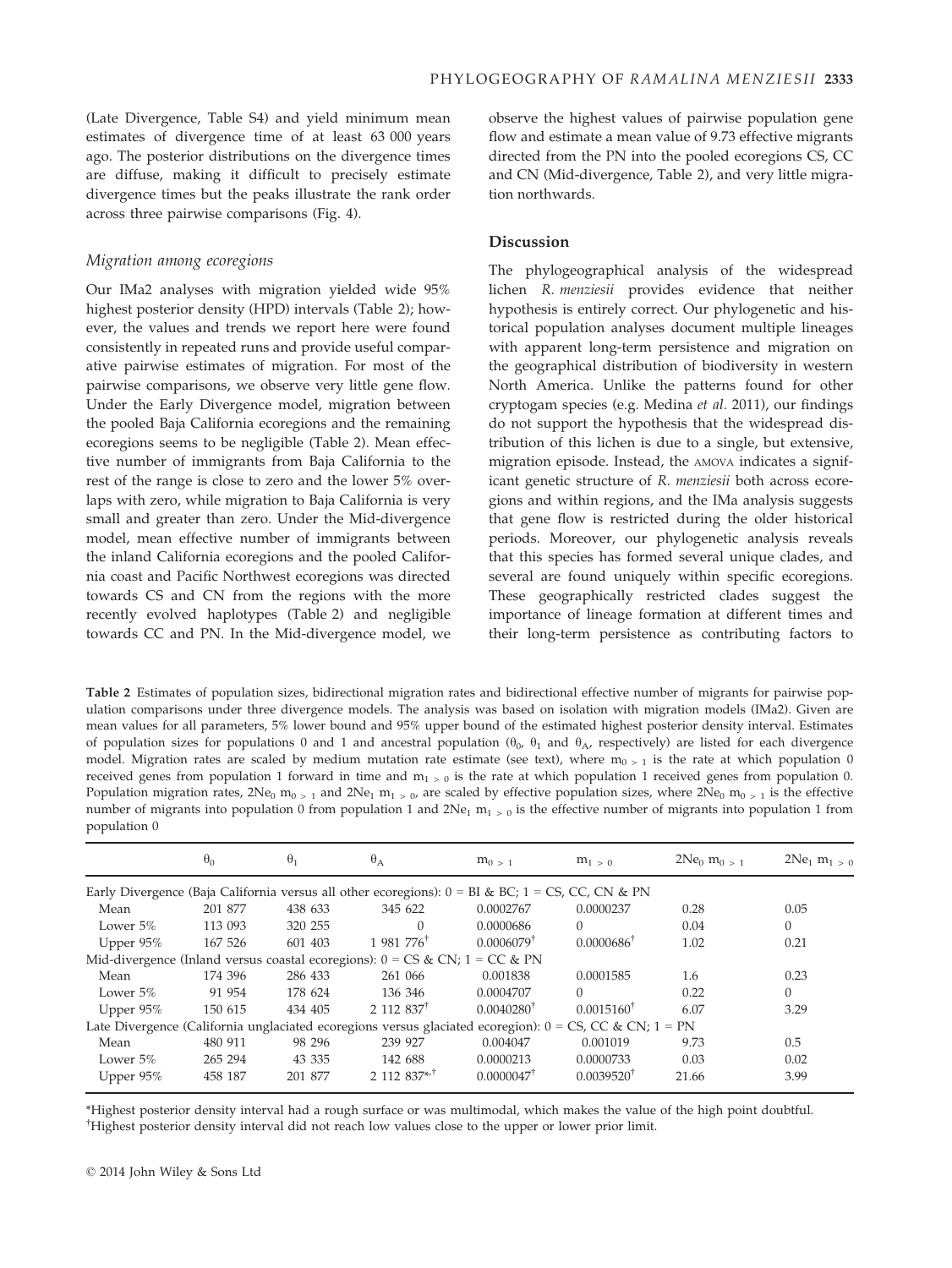the widespread distribution of this lichen. Thus, our findings provide a similar pattern for diversity that reported by Lancaster and Kay (2013) who analysed 16 clades of Californian angiosperm plant species and concluded that low extinction rates (i.e. long-term persistence of populations) have contributed to the high biodiversity of the CFP.

Despite evidence that some clades are found mostly or entirely in one ecoregion, we also find evidence that suggests extensive, recent gene flow. The coastal ecoregions in California and Pacific Northwest have both numerous and widely distributed shared haplotypes, making it seem that a coastal migration zone habitat, with its fog belts and moist conditions, may have promoted long-distance dispersal. In addition, six of the eight population clusters are found in all of the California and Pacific Northwest ecoregions. Such extensive long-distance dispersal has been found in several other cryptogam species (Fernández-Mendoza et al. 2011; Geml 2011; Medina et al. 2011; Domaschke et al. 2012). Our findings also indicate that the widespread distribution of this particular cryptogam species is not only due to the persistence of ancient lineages within some of the separate ecoregions with restricted gene flow in the CFP, but is also enhanced by immigration of recently formed haplotypes that increases local biodiversity. Below, we discuss the details of the complex evolutionary history of R. menziesii and the insight they provide for the biodiversity of western North America.

## Genetic lineages

The coalescent tree of R. menziesii suggests the presence of multiple ancient lineages, four of six that align separately with four ecoregions: BI, BC, CS and CN. Those clades, which are all found in unglaciated regions, may have developed under long-term isolation and climate stability with limited migration between ecoregions, conditions under which genetic drift (e.g. Printzen et al. 2003) may have led to the formation of isolated clades. A unique clade found in the fog desert ecoregion of Baja California (BI) is the oldest; our phylogeny indicates that the coastal Baja California clade diverged from that group. Our tree also indicates an old clade in southern California and a later split in northern California that is nested within a part of the tree with haplotypes that are ubiquitously distributed. We are cautious in interpreting their origins without additional and more informative loci. Nonetheless, the persistence of these clades suggests low extinction rates in this region due to stable climate and a lack of recent glaciation. Thus, the presence of several wellsupported independent clades provides evidence that a

key component of the diversity of R. menziesii in the unglaciated part of the species range is the evolution of independent lineages that have not yet dispersed elsewhere.

Along the coast and in the northern glaciated area of the distribution range, we do not find unique clades. Ramalina menziesii is capable of tolerating freezing temperatures that would have allowed the formation of separate lineages at high latitudes. For example, it occurs in proximity to major glaciers in coastal locations 100 km south of Glacier Bay National Park in Alaska (N58.4278, W134.785; K. Dillmann, personal communication). Moreover, some evidence points to northern refugia on Vancouver Island and the Queen Charlotte Islands for plant populations (Heusser 1989; Heusser & Igarashi 1994; Soltis et al. 1997) and lichen-forming fungi (Printzen et al. 2003). In this study, we find unique haplotypes in the specimens of R. menziesii sampled on but we do not find deep lineages indicative of long-term persistence such as those in the southern region. Thus, even Pacific Northwestern populations harbouring unique haplotypes such as those on the Queen Charlotte Islands may have colonized from more southern sources during the Pleistocene and may have actually survived in relictual populations.

In assessing the entire tree of R. menziesii, evidence strongly points to a southern origin of the species in southern California or Baja California. These regions are isolated from each other today with major climatic barriers between the fog desert, Baja California chaparral and inland California. The fog requirement of this species could result in isolation of regions when climate changes on land or switches in the patterns of ocean upwelling could have split formerly connected ancient populations or created pockets of suitable habitat in different regions that were colonized by long-distance dispersal of the fungal ascospores.

## Divergence time

Our coalescent analysis of the pairwise divergence of pooled ecoregions indicates that several of the ecoregion populations diverged at different times: the oldest divergence took place between Baja California and the remainder of the populations, the divergence between the inland California ecoregions and the coastal California and Pacific Northwest ecoregions was more recent, and the divergence between the three California regions and the Pacific Northwest is most recent. The fact that our population structure analysis found intermixed clusters of coastal California and Pacific Northwest raises questions about when those two ecoregions diverged from each other. Nonetheless, the overall order of divergence of the older splits suggests that Pleistocene glacia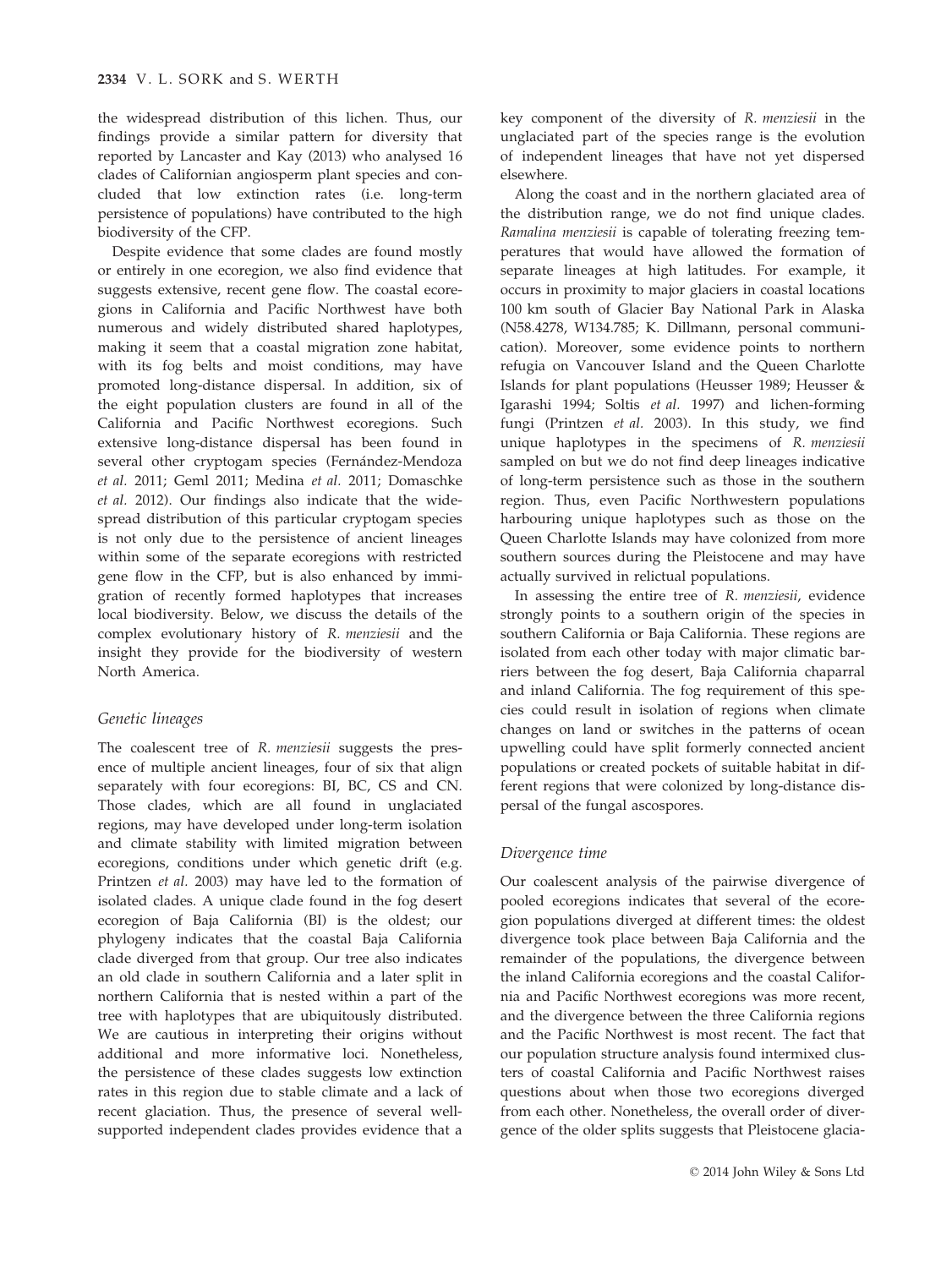tion has played a role in the evolutionary dynamics of the species and that the coastal ranges of California were at one point in time barriers for the expansion of the species that were overcome in more recent times.

The timescales of the divergences have large error bars, but the patterns strongly suggest divergence among most of the ecoregions is old and that R. menziesii has survived multiple glacial periods both in southern California and in Baja California. The split between Baja California and the four northern ecoregions (Early Divergence) is probably about 1–2 Ma, which corresponds to the Early Pleistocene. The earliest estimate we obtain is ~500 000 years ago and the oldest is about 3.5 Ma (Table S4), which is the broad time range shown in Fig. 4. The split between R. menziesii populations in the California inland and the California coastal ecoregions (Mid-divergence: CS and CN vs. CC and PN) is much more recent. This divergence took place about 125 000–248 000 years ago, which would have been during the relatively cool Late Pleistocene and possibly during a glacial period. However, again, the estimates indicate that this split could have taken place any time between 50 000 and 950 000 years ago, a period that proceeds the last Glacial Maximum cold period. During glacial periods, tree populations contracted substantially (e.g. Adam et al. 1981; Heusser 1995), which could have led to a corresponding contraction in lichen populations in California and the Pacific Northwest. Because tree populations did not begin to reestablish until after the glaciers retreated, we assume that the lichen population could not expand until their phorophyte species were present.

The more recent divergence between Pacific Northwest ecoregions and the pooled California ecoregions (Late Divergence) was estimated to be about 54 000 to 106 000 years ago (or older, given these estimates are conservative), which is a glacial period when lichen populations are likely to contract or even go extinct if no phorophyte populations would be present. The time estimates suggest that the lichen populations could have survived the last glaciation in the Pacific Northwest, which is theoretically possible given the cold tolerance of R. menziesii. However, given our separate finding that individuals in the CC and PN ecoregions clustered together genetically, we suggest that additional research would be needed to clarify this most recent divergence.

## Patterns of migration among ecoregions

Overall, our analysis of bidirectional migration implies negligible migration in the Early Divergence model, a small amount of migration inland in the Middivergence model and, in the Late Divergence model, high migration from the Pacific Northwest south and some migration from the Pacific Northwest and coastal California ecoregions inland. This southern migration of the more northern haplotypes of R. menziesii into coastal and interior southern California has added to the genetic diversity of those regions. In contrast, the northernmost part of the range of R. menziesii located in previously glaciated areas does not show evidence of recent immigration from the older ecoregions. Moreover, the Baja California Peninsula has neither received recent immigrants, nor sent out migrants towards the north, suggesting its isolation from the ecoregions further north.

Migration from north to south seems counterintuitive because our phylogenetic tree indicates the ancient lineages are in the south, which should have historically sent out immigrants to northern regions. Perhaps a much earlier period of gene flow included movement of original lineages north followed by new lineage formation. However, occasional colonizing events are not the same as ongoing migration. Our species is showing a different pattern than that of other lichens in the region. Walser et al. (2005) investigated migration among populations of the old forest lichen Lobaria pulmonaria (L.) Hoffm. in British Columbia and found that populations on Vancouver Island were isolated from populations further inland, while inland populations exhibited substantial genetic exchange with one another and with one coastal population. In the Pacific Northwest lichen Cavernularia hultenii Degel. (Printzen et al. 2003), population expansion was detected from northern refugia into formerly glaciated areas, but no gene flow into southern areas, although the study included sites in Alaska, British Columbia, Washington, Oregon and California.

Our study is somewhat unusual in that the movement of recent migration out of the north into California and from coastal regions into inland regions enhances the biodiversity of this species in the CFP. One possible explanation is that wind direction during the last glacial period seems to have been primarily easterly off the Pacific Ocean (Bush & Philander 1999), which would have promoted dispersal of spores from west to east and inhibited gene flow from inland California to the coast. This hypothesis is supported upon greater scrutiny of the distribution of genetic clusters identified through BAPS (Fig. 5), where the clusters in California and Pacific Northwest separate out inland and coastal groupings, which are in agreement with morphological differences between coastal and inland populations (Boucher & Nash 1990). An additional factor for spore dispersal is that the fog conditions along the coast may have promoted survival and dispersal of spores along the coast, a suggestion supported by the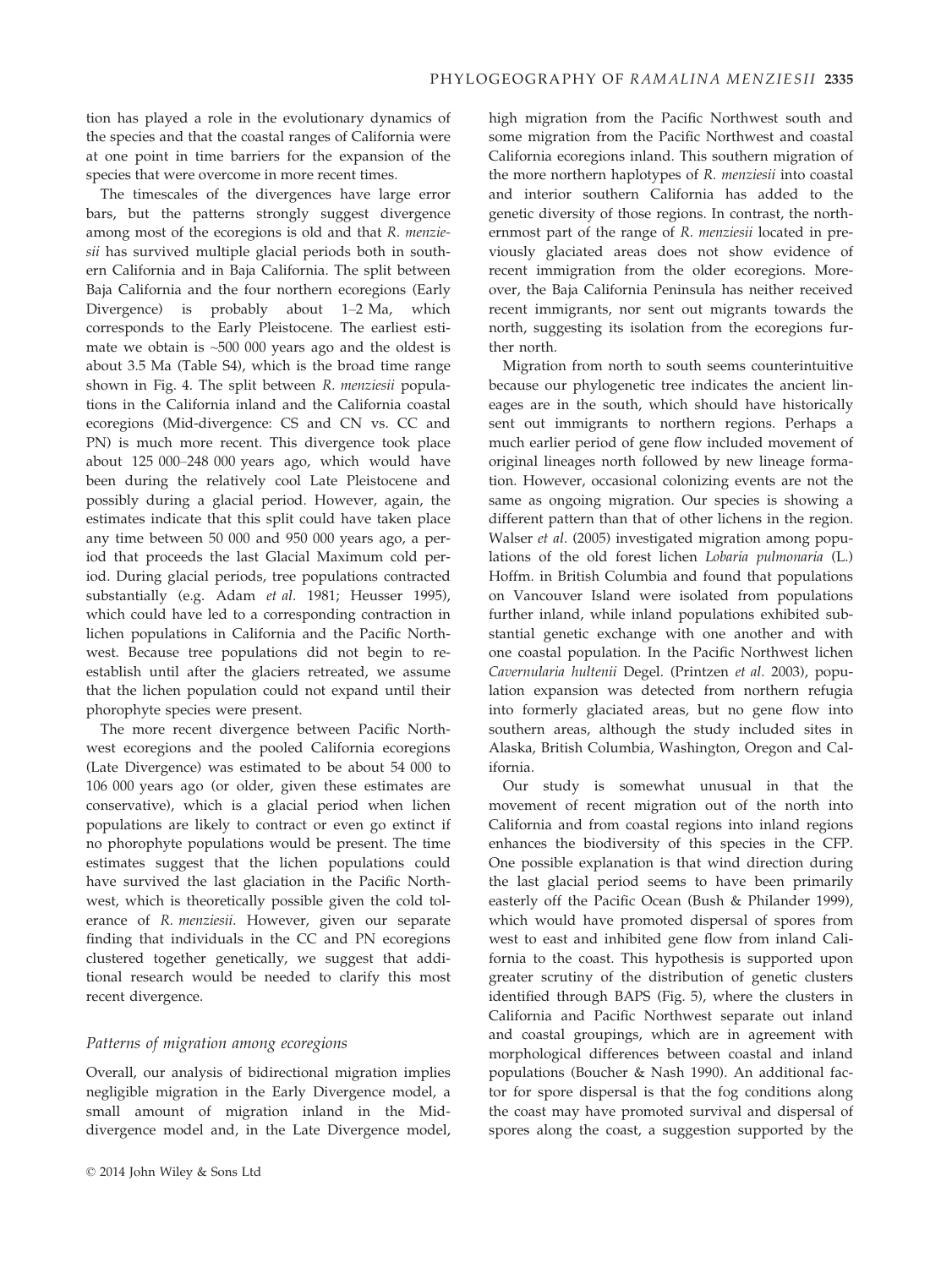

Fig. 5 Distribution of individuals associated with six population clusters of Ramalina menziesii identified by BAPS population structure analysis (see Table 1B). Two other clusters not shown are unique to the Baja California inland (BI) and Baja California coastal (BC) ecoregions, respectively.

distribution of population clusters along the coast from California to Pacific Northwest.

## Implications for western North American biogeography

This study identifies two mechanisms that would make southern California a genetic diversity hotspot for R. menziesii. The inland southern California ecoregion contains an ancient lineage that has persisted for a long time, but not dispersed elsewhere, and numerous haplotypes that evolved more recently and immigrated into the region from elsewhere. In valley oak (Quercus lobata Née), an important phorophyte of R. menziesii, greater haplotype diversity is found in the inland foothills of the Coast Ranges relative to that on the western foothills of the Sierra Nevada (Grivet et al. 2006, 2008; Sork et al. 2010; Gugger et al. 2013), which further suggests that the western part of inland California may be a region of long-term persistence of populations for many species. The intraspecific dynamics we report here are consistent with Lancaster and Kay (2013) who concluded that population persistence in 16 plant angiosperm taxa is a critical factor in the high biodiversity of

the CFP. However, in contrast to their conclusion that migration is less important, our study indicates that migration from other ecoregions has enhanced genetic diversity of this lichen in the CFP. Our study also differed by analysing a species that extends into Baja California, including the northernmost part of the Vizcaino Desert Ecoregion (Gonzáles-Abraham et al. 2008), adjoining the CFP. The fact that R. menziesii includes ancient lineages in Baja California illustrates the potential influence of this region on the evolutionary history of other temperate and Mediterranean taxa in western North America. Thus, for R. menziesii, by studying a species that spans western North America, we find evidence that California is a centre of biodiversity both because of the processes that take place within the region and because of its relationship to the surrounding ecoregions.

In conclusion, R. menziesii provides a valuable example of how the broad range of this cryptogam species has been shaped by both lineage formation and persistence, as well as long-distance dispersal along the coast and directed inland. Moreover, this study illustrates how latitudinal and longitudinal climate gradients and complex topography in western North America have helped shape and retain ancient diversity. This spatial and temporal heterogeneity allowed multiple demographic processes of population expansion, contraction and long-distance migration to promote high diversity of the CFP.

## Acknowledgements

We thank P Gugger and R Harrigan for critical help with the manuscript, as well as S Altermann, R Harrigan, L Heusser, D Jacobs, G MacDonald, B Shaffer and the Sork laboratory on various drafts. For statistical advice, we thank M Alfaro, S Banke, P Beerli, I Carbone, R Griffiths, K-P Köpfli, J Novembre, M Suchard, D Scofield, H Thomassen and O Thalmann. For logistical support, we thank P Aigner, V Boucher, J Delgadillo, B Huebel, C Koehler, O Lee, L Laughrin, K McCurdy, K Merg, R Skillin, P Steel, M Stromberg, S Swarbrick and M Williams. For collecting assistance, we thank K Dillman, D Kofranek, K Gaddis, N Hillyard, K Knudsen, B McCune, AR Plüss, P Rundel, G Segelbacher, D Stone, P Thompson and CT Winder. The following provided highly appreciated locality information for R. menziesii: S Altermann, D Baltzo, M Cody, J Delgadillo, K Dillman, K Glew, T Goward, K Knudsen, J Larson, J McIntosh, B Poulsen, P Raggio, D Reynolds, P Rundel and S Tucker. We thank the Swiss Federal Research Institute WSL for access to the WSL cluster for running part of our coalescent analyses and T Wüst and R Meier for technical help. Funding for this research was provided by: a National Geographic Award to VLS and SW; postdoctoral fellowships from the Swiss National Foundation (PBBEA-111207) and the European Commission within FP7 (LICHENOMICS) to SW; a UCLA Senate research award, UCLA Life Science funds, and a National Science Foundation award (DEB-0089445) to VLS. We acknowledge the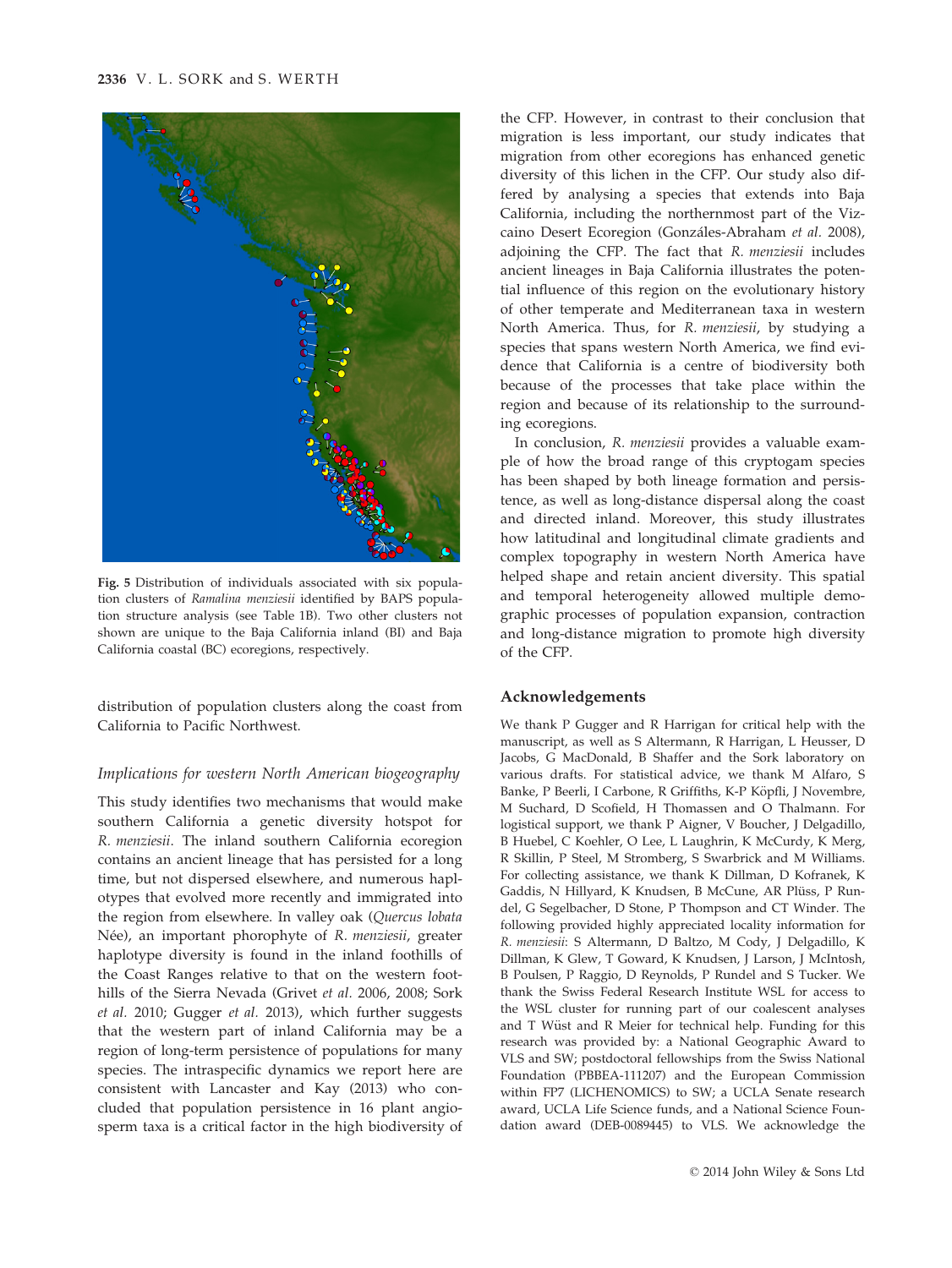University of California Natural Reserve System, where we performed fieldwork at Sedgwick Reserve and Santa Cruz Island Reserve administered by UC Santa Barbara, Hastings Natural History Reservation and Angelo Coast Range Reserve (UC Berkeley), McLaughlin Natural Reserve and Quail Ridge Reserve (UC Davis) and Landels-Hill Big Creek Reserve (UC Santa Cruz). The following agencies granted collecting permits to us: California State Parks, Oregon State Parks, Washington State Parks, Channel Islands Natl. Park, Point Reyes Natl. Seashore, Pinnacles National Monument, Olympic Natl. Park, Pacific Rim Natl. Park, Pender Islands Natl. Park, Gwaii Haanas Natl. Park, Baja California Sur & Norte protected and natural areas, Natural Reserve System (NRS) of University of California. The authors have no conflict of interest.

#### References

- Adam DP, Sims JD, Throckmorton CK (1981) 130 000-yr continuous pollen record from Clear Lake, Lake County, California. Geology, 9, 373–377.
- Avise JC (2000) Phylogeography: The History and Formation of Species. Harvard University Press, Cambridge, MA.
- Bandelt HJ, Forster P, Röhl A (1999) Median-joining networks for inferring intraspecific phylogenies. Molecular Biology and Evolution, 16, 37–48.
- Benjamini Y, Hochberg Y (1995) Controlling the false discovery rate: a practical and powerful approach to multiple testing. Journal of the Royal Statistical Society Series B, 57, 289– 300.
- Boucher VL, Nash TH (1990) Growth patterns in Ramalina menziesii in California – coastal vs. inland populations. Bryologist, 93, 295–302.
- Brodo IM, Sharnoff SD, Sharnoff S (2001) Lichens of North America Yale University Press. Conn, New Haven.
- Brunsfeld S, Sullivan J, Soltis D, Soltis P (2001) Comparative phylogeography of northwestern North America: a synthesis. In: Integrating Ecological and Evolutionary Processes in a Spatial Context (eds Silvertown J, Antonovics J), pp. 319–339. Blackwell Science, Oxford.
- Burns KJ, Barhoum DN (2006) Population-level history of the wrentit (Chamaea fasciata): implications for comparative phylogeography in the California Floristic Province. Molecular Phylogenetics and Evolution, 38, 117–129.
- Bush ABG, Philander SGH (1999) The climate of the Last Glacial Maximum: results from a coupled atmosphere-ocean general circulation model. Journal of Geophysical Research-Atmospheres, 104, 24509–24525.
- Calsbeek R, Thompson JN, Richardson JE (2003) Patterns of molecular evolution and diversification in a biodiversity hotspot: the California Floristic Province. Molecular Ecology, 12, 1021–1029.
- Carbone I, Kohn LM (1999) A method for designing primer sets for speciation studies in filamentous ascomycetes. Mycologia, 91, 553–556.
- Carstens BC, Brunsfeld SJ, Demboski JR, Good JM, Sullivan J (2005) Investigating the evolutionary history of the Pacific Northwest mesic forest ecosystem: hypothesis testing within a comparative phylogeographic framework. Evolution, 59, 1639–1652.
- Chatzimanolis S, Caterino MS (2007) Toward a better understanding of the "Transverse Range Break": lineage diversification in southern California. Evolution, 61, 2127–2141.
- Corander J, Waldmann P, Sillanpaa MJ (2003) Bayesian analysis of genetic differentiation between populations. Genetics, 163, 367–374.
- Corander J, Waldmann P, Marttinen P, Sillanpää MJ (2004) BAPS 2: enhanced possibilities for the analysis of the genetic population structure. Bioinformatics, 20, 2363–2469.
- Domaschke S, Fernandez-Mendoza F, Garcia MA, Martin MP, Printzen C (2012) Low genetic diversity in Antarctic populations of the lichen-forming ascomycete Cetraria aculeata and its photobiont. Polar Research, 31, 17353, doi: 10.3402/polar. v31i0.17353.
- Fernández-Mendoza F, Domaschke S, García MA et al. (2011) Population structure of mycobionts and photobionts of the widespread lichen Cetraria aculeata. Molecular Ecology, 20, 1208–1232.
- Fontaneto D (2011) Biogeography of Micro-organisms. Is Everything Small Everywhere? Cambridge University Press, New York.
- Fu YX (1997) Statistical tests of neutrality of mutations against population growth, hitchhiking and background selection. Genetics, 147, 915–925.
- Geml J (2011) Coalescent analyses reveal contrasting patterns of intercontinental gene flow in arctic-alpine and boreal-temperate fungi. In: Biogeography of Micro-organisms. Is Everything Small Everywhere?(ed. Fontaneto D), pp. 177–190. Cambridge University Press, New York.
- Godbout J, Fazekas A, Newton CH, Yeh FC, Bousquet J (2008) Glacial vicariance in the Pacific Northwest: evidence from a lodgepole pine mitochondrial DNA minisatellite for multiple genetically distinct and widely separated refugia. Molecular Ecology, 17, 2463–2475.
- Gonzáles-Abraham CE, Garcillán PP, Ezcurra E (2008) Ecoregions of Baja California: a new synthetic proposal, pp. 358–378.
- Grivet D, Deguilloux MF, Petit RJ, Sork VL (2006) Contrasting patterns of historical colonization in white oaks (Quercus spp.) in California and Europe. Molecular Ecology, 15, 4085–4093.
- Grivet D, Sork VL, Westfall RD, Davis FW (2008) Conserving the evolutionary potential of California valley oak (Quercus lobata Nee): a multivariate genetic approach to conservation planning. Molecular Ecology, 17, 139–156.
- Gugger PF, Sugita S, Cavender-Bares J (2010) Phylogeography of Douglas-fir based on mitochondrial and chloroplast DNA sequences: testing hypotheses from the fossil record. Molecular Ecology, 19, 1877–1897.
- Gugger PF, Ikegami M, Sork VL (2013) Influence of late Quaternary climate change on present patterns of genetic variation in valley oak, Quercus lobata Nee. Molecular Ecology, 22, 3598–3612.
- Hasegawa M, Kishino H, Yano T (1985) Dating of human-ape splitting by a molecular clock of mitochondrial DNA. Journal of Molecular Evolution, 22, 160–174.
- Heusser CJ (1989) North Pacific coastal refugia—the Queen Charlotte Islands in perspective. In: The Outer Shores(eds Scudder GGE, Gessler N), pp. 91–106. Queen Charlotte Islands Museum Press, Skidegate, BC.
- Heusser LE (1995) Pollen stratigraphy and paleoecologic interpretation of the 160-ky record from Santa Barbara Basin, hole 893A. In: Proceedings of the Ocean Drilling Program, Scientific Results (eds Kenneth JP, Baldauf JG, Lyle M), pp. 265–279.
- Heusser CJ, Igarashi Y (1994) Quaternary migration pattern of Selaginella selaginoides in the North Pacific. Arctic and Alpine Research, 26, 187–192.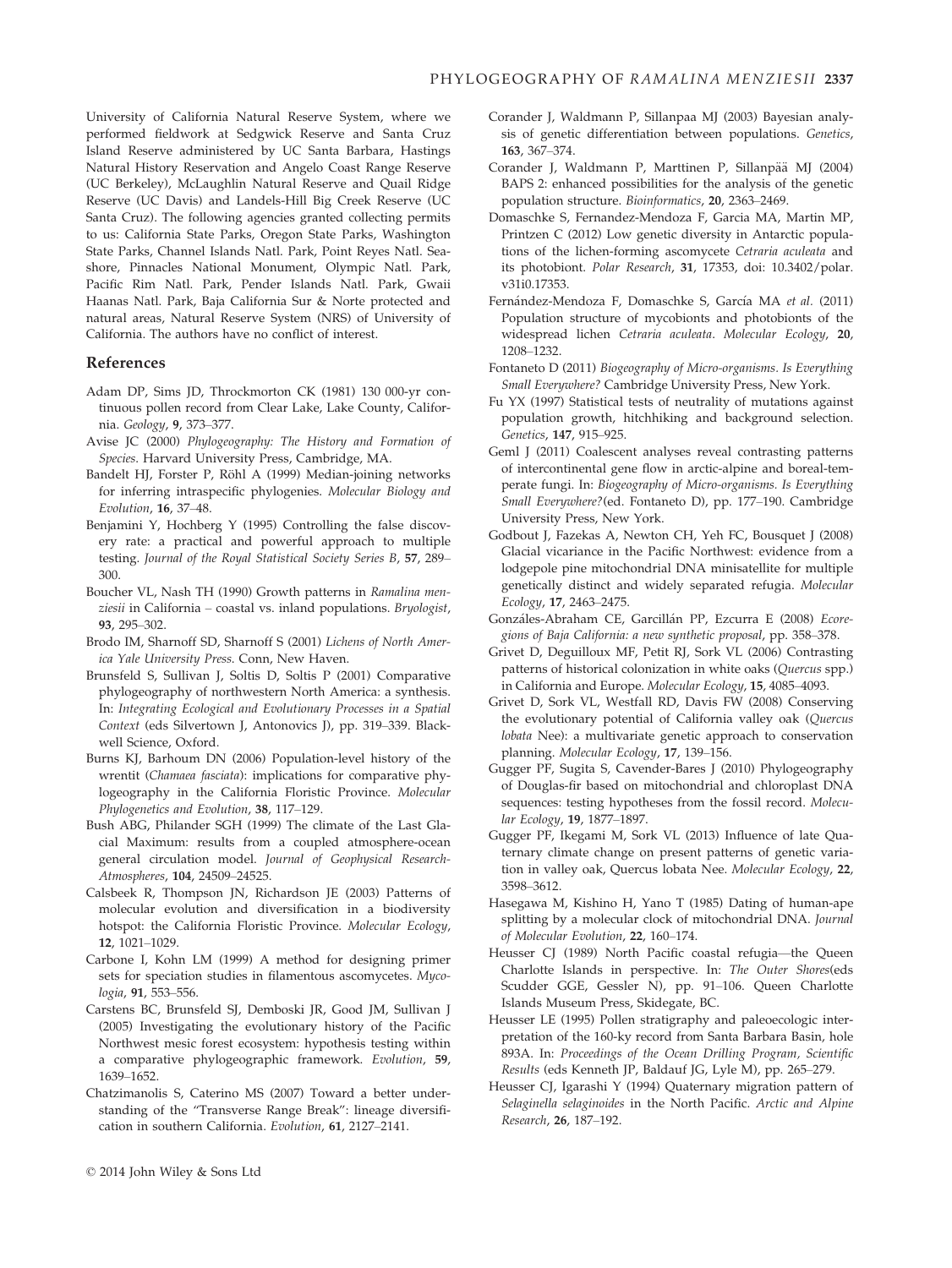- Hewitt GM (2000) The genetic legacy of the Quaternary ice ages. Nature, 405, 907–913.
- Hewitt GM (2004) Genetic consequences of climatic oscillations in the Quaternary. Philosophical Transactions of the Royal Society of London Series B-Biological Sciences, 359, 183–195.
- Hey J (2007) Introduction to the IM and IMa computer programs. Available from https://bio.cst.temple.edu/~hey/program\_ files/IM/Introduction\_to\_IM\_and\_IMa\_3\_5\_2007.pdf.
- Hey J (2010) Isolation with migration models for more than two populations. Molecular Biology and Evolution, 27, 905–920.
- Johannesson HS, Johannesson KHP, Stenlid J (2000) Development of primer sets to amplify fragments of conserved genes for use in population studies of the fungus Daldinia loculata. Molecular Ecology, 9, 375–377.
- Lancaster LT, Kay KM (2013) Origin and diversification of the California Flora: re-examining classic hypotheses with molecular phylogenies. Evolution, 67, 1041–1054.
- Lapointe FJ, Rissler LJ (2005) Congruence, consensus, and the comparative phylogeography of codistributed species in California. American Naturalist, 166, 290–299.
- Leaché AD, Harris RB, Rannala B, Yang Z (2014) The influence of gene flow on species tree estimation: a simulation study. Systematic Biology, 63, 17–30.
- Leavitt SD, Esslinger TL, Divakar PK, Lumbsch HT (2012a) Miocene and Pliocene dominated diversification of the lichenforming fungal genus Melanohalea (Parmeliaceae, Ascomycota) and Pleistocene population expansions. Bmc Evolutionary Biology, 12, 176.
- Leavitt SD, Esslinger TL, Lumbsch HT (2012b) Neogenedominated diversification in neotropical montane lichens: dating divergence events in the lichen-forming fungal genus Oropogon (Parmeliaceae). American Journal of Botany, 99, 1764–1777.
- Matthes-Sears U, Nash TH, Larson DW (1986) The ecology of Ramalina menziesii. III. In situ diurnal field measurements at two sites on a coast-inland gradient. Canadian Journal of Botany, 64, 988–996.
- Medina NG, Draper I, Lara F (2011) Biogeography of mosses and allies: does size matter? In: Biogeography of Micro-organisms. Is Everything Small Everywhere?(ed. Fontaneto D), pp. 209–233. Cambridge University Press, New York.
- Mittermeier RA, Gil PR, Hoffman M et al. (2005) Hotspots Revisited: Earth's Biologically Richest and Most Endangered Terrestrial Ecoregions. Conservation International, Washington, DC.
- Myllys L, Stenroos S, Thell A (2002) New genes for phylogenetic studies of lichenized fungi: glyceraldehyde-3-phosphate dehydrogenase and beta-tubulin genes. Lichenologist, 34, 237– 246.
- Nielsen R, Wakeley J (2001) Distinguishing migration from isolation: a Markov chain Monte Carlo approach. Genetics, 158, 885–896.
- Nielson M, Lohman K, Sullivan J (2001) Phylogeography of the tailed frog (Ascaphus truei): implications for the biogeography of the Pacific Northwest. Evolution, 55, 147–160.
- Nylander JAA (2004) MrModeltest v2. Program distributed by the author. Available from http://www.abc.se/~nylander/. Evolutionary Biology Centre, Uppsala University.
- Omernik JM (2004) Perspectives on the nature and definition of ecological regions. Environmental Management, 34(Suppl 1), S27– S38.
- Otte V, Esslinger TL, Litterski B (2005) Global distribution of the European species of the lichen genus Melanelia Essl. Journal of Biogeography, 32, 1221–1241.
- Parks DH, Porter M, Churcher S et al. (2009) GenGIS: a geospatial information system for genomic data. Genome Research, 19, 1896–1904.
- Parks DH, Mankowski T, Zangooei S, et al. (2013) GenGIS 2: Geospatial analysis of traditional and genetic biodiversity, with new gradient algorithms and an extensible plugin framework. PLoS One, 8, 7.
- Peakall R, Smouse PE (2006) GENALEX 6: genetic analysis in Excel. Population genetic software for teaching and research. Molecular Ecology Notes, 6, 288–295.
- Petit RJ, Aguinagalde I, de Beaulieu JL et al. (2003) Glacial refugia: hotspots but not melting pots of genetic diversity. Science, 300, 1563–1565.
- Printzen C, Ekman S, Tønsberg T (2003) Phylogeography of Cavernularia hultenii: evidence of slow genetic drift in a widely disjunct lichen. Molecular Ecology, 12, 1473–1486.
- Rambaut A, Drummond A (2007) Tracer v 1.4. Available from http://beast.bio.ed.ac.uk/Tracer.
- Rambaut A (2008) FigTree version 1.2. Available from http:// tree.bio.ed.ac.uk/software/figtree/.
- Raven PH, Axelrod DI (1978) Origin and Relationships of the California Flora. University of California Press, Berkeley and Los Angeles.
- Rissler LJ, Hijmans RJ, Graham CH, Moritz C, Wake DB (2006) Phylogeographic lineages and species comparisons in conservation analyses: a case study of California herpetofauna. American Naturalist, 167, 655–666.
- Rozas J, Sanchez-DelBarrio JC, Messeguer X, Rozas R (2003) DnaSP, DNA polymorphism analyses by the coalescent and other methods. Bioinformatics, 19, 2496–2497.
- Rundel PW (1974) Water relations and morphological variation in Ramalina menziesii. The Bryologist, 77, 23–32.
- Scheidegger C, Werth S (2009) Conservation strategies for lichens: insights from population biology. Fungal Biology Reviews, 23, 55–66.
- Soltis DE, Gitzendanner MA, Strenge DD, Soltis PS (1997) Chloroplast DNA intraspecific phylogeography of plants from the Pacific Northwest of North America. Plant Systematics and Evolution, 206, 353–373.
- Sork VL, Davis FW, Westfall R et al. (2010) Gene movement and genetic association with regional climate gradients in California valley oak (Quercus lobata Née) in the face of climate change. Molecular Ecology, 19, 3806-3823.
- Stebbins GL, Major J (1965) Endemism and speciation in the California flora. Ecological Monographs, 35, 1–35.
- Strasburg JL, Rieseberg LH (2010) How robust are "Isolation with Migration" analyses to violations of the IM model? A simulation study. Molecular Biology and Evolution, 27, 297-310.
- Taberlet P, Fumagalli L, Wust-Saucy AG, Cosson JF (1998) Comparative phylogeography and postglacial colonization routes in Europe. Molecular Ecology, 7, 453–464.
- Tajima F (1989a) The effect of change in population size on DNA polymorphism. Genetics, 123, 597–601.
- Tajima F (1989b) Statistical method for testing the neutral mutation hypothesis by DNA polymorphism. Genetics, 123, 585–595.